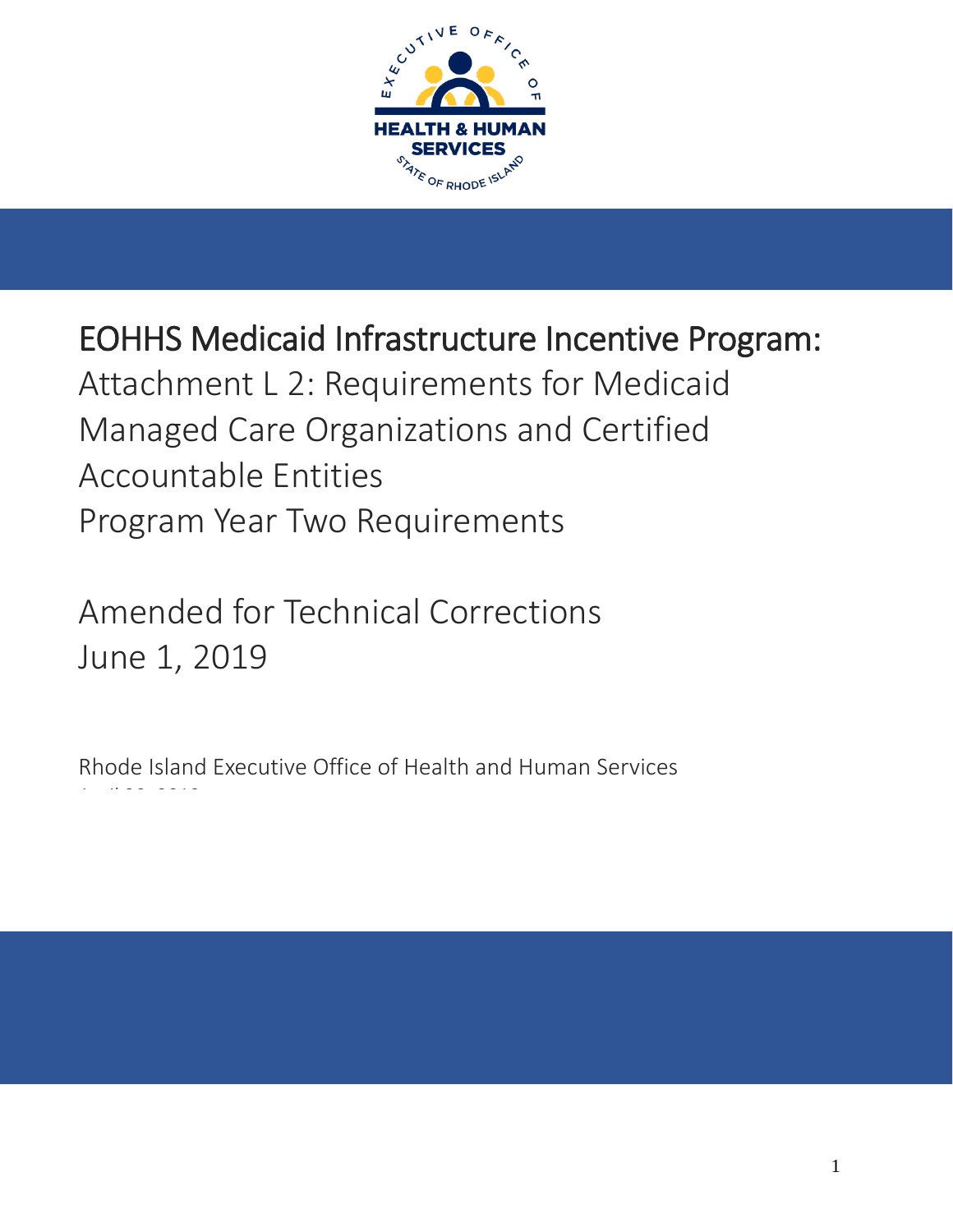# Table of Contents

| $\mathbf{I}$ . | <b>Background and Context</b>                              | $\overline{\mathbf{3}}$ |
|----------------|------------------------------------------------------------|-------------------------|
|                | II. Medicaid Infrastructure Incentive Program              | 4                       |
|                | III. Determining Maximum Incentive Pool Funds              | 5                       |
|                | IV. AE-Specific Health System Transformation Project Plans | 8                       |
|                | <b>V.</b> EOHHS Priorities                                 | 12                      |
| VI.            | <b>HSTP Projects Eligible for Award of AEIP Funds</b>      | 12                      |
|                | <b>VII. Required Performance Areas and Milestones</b>      | 14                      |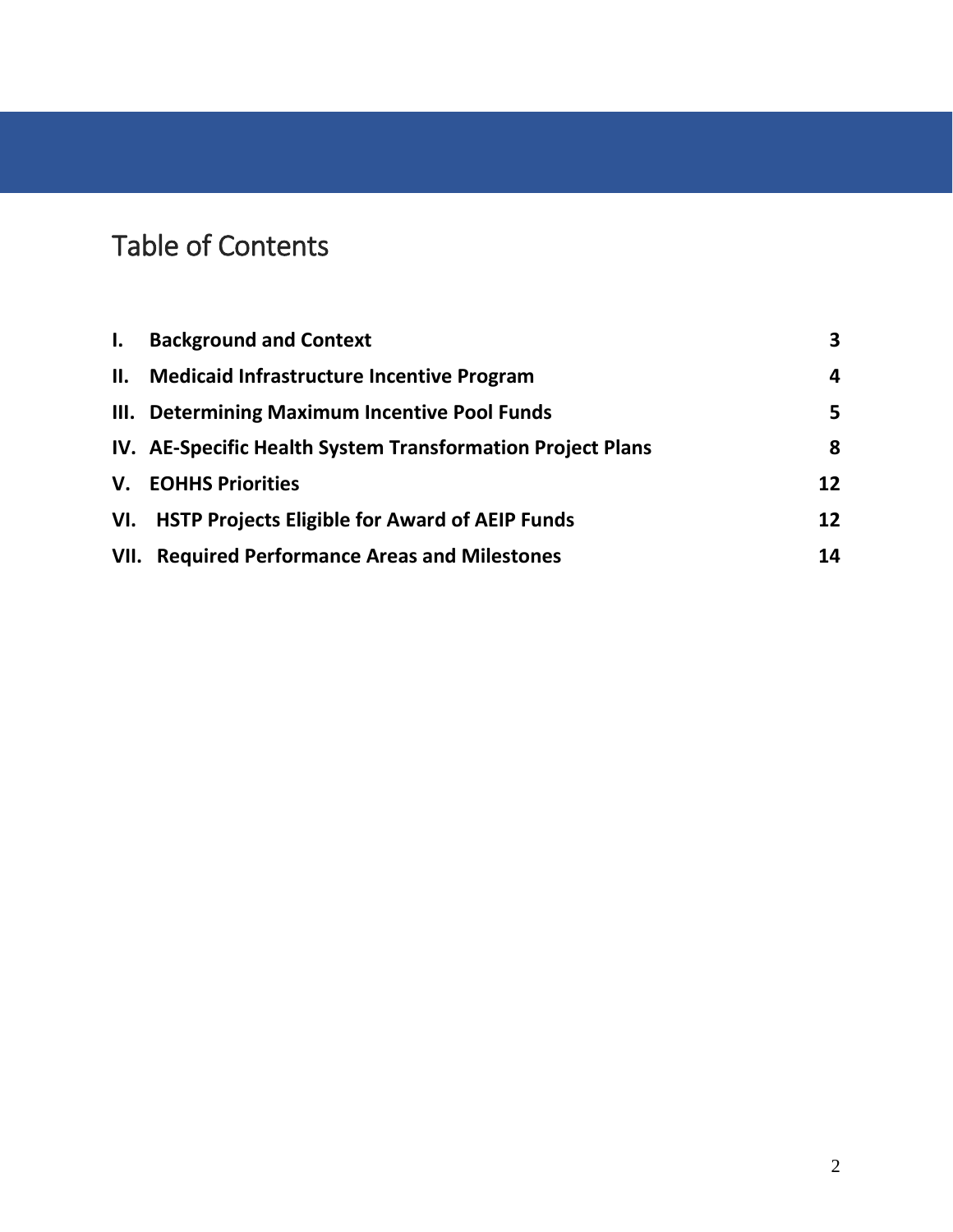# EOHHS Incentive Program Requirements

#### Background and Context

 $\overline{a}$ 

Beginning in late 2015, the Rhode Island (RI) Executive Office of Health and Human Services (EOHHS) began pursuing Medicaid waiver financing to provide support for Accountable Entities (AEs) by creating a pool of funds primarily focused on assisting in the design, development and implementation of the infrastructure needed to support Accountable Entities. RI submitted an application for such funding in early 2016 as an amendment to RI's current Global Medicaid 1115 Waiver. In October 2016, the Centers for Medicare & Medicaid Services (CMS) approved this waiver amendment, bringing \$129.8 million in Federal Financial Participation (FFP) to RI from November 2016 through December 2020. 1

This funding is based on the establishment of an innovative Health Workforce Partnership with RI's three public institutions of higher education (IHE): University of Rhode Island (URI), Rhode Island College (RIC), and the Community College of Rhode Island (CCRI), as illustrated below.



programs while the state devotes increased state resources..to a "Health System Transformation Project."

The majority of the financing from this waiver amendment will be provided to AEs as incentivebased infrastructure funding via the state's managed care contracts. Other CMS supported components include:

<sup>&</sup>lt;sup>1</sup> The current Rhode Island 1115 Waiver is a 5-year demonstration, ending 12/31/2023. The STCs include DSHP funding authority through 2018, with a commitment articulated in the cover letter to extend this authority thru 2020 upon waiver renewal for a total funding opportunity of \$129 Million.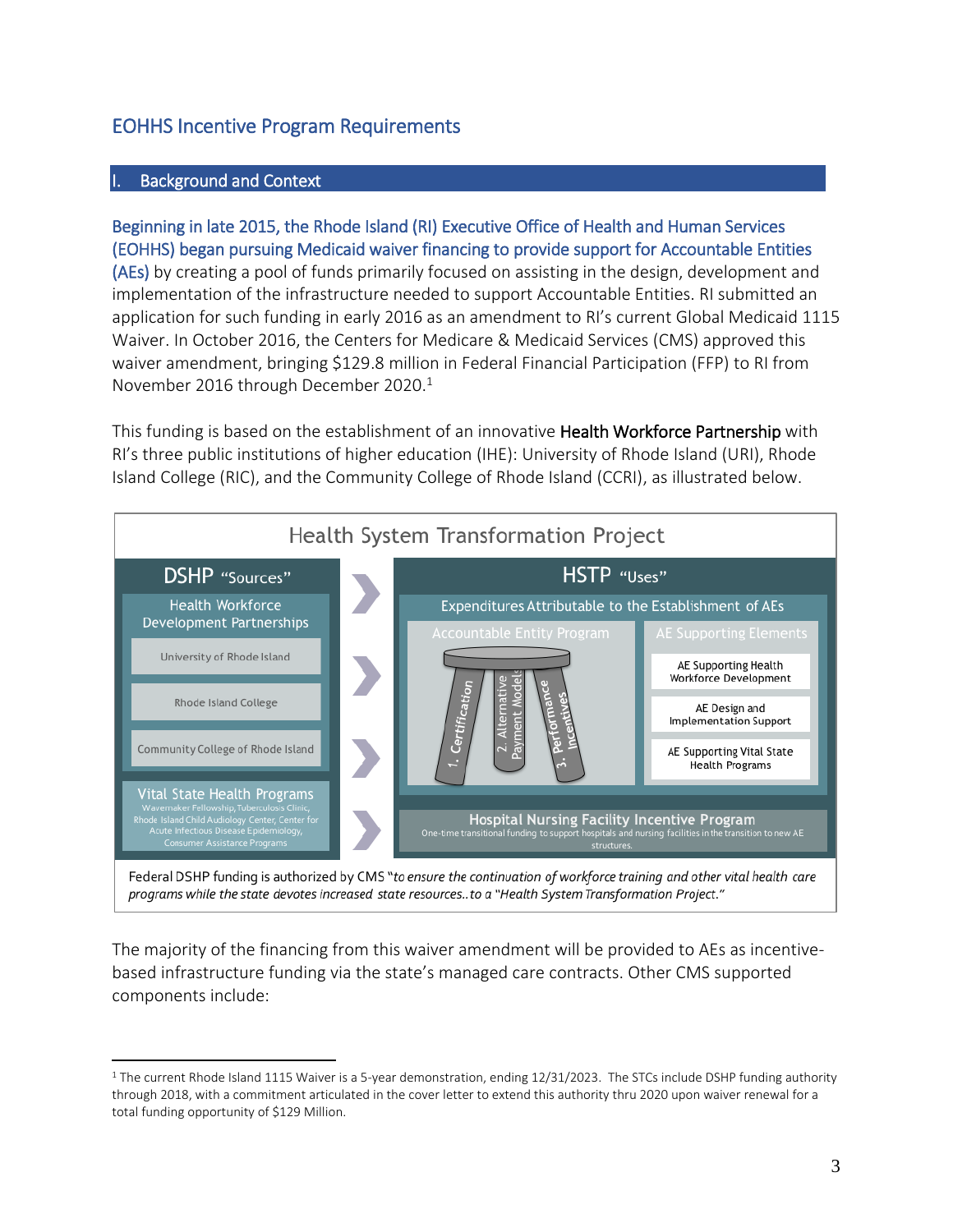- Investments in partnerships with Institutions of Higher Education (IHEs) for statewide health workforce development and technical assistance to AEs
- One-time funding to support hospitals and nursing facilities with the transition to new AE structures<sup>2</sup>
- Project management support to ensure effective and timely design, development and implementation of this program
- Project demonstration pilots and project evaluation funding to support continuous program learning, advancement and refinement
- Other supporting programs, including Consumer Assistance, Wavemaker Fellowship, TB Clinic, RI Child Audiology Center, and Center for Acute Infectious Disease Epidemiology

The Special Terms and Conditions (STCs) of the waiver amendment include expenditure authority for this program of up to \$79.9 million FFP through the end date of the current waiver.

## HSTP AE Advisory Committee established by EOHHS.

The HSTP AE Advisory Committee shall provide input and guidance on the strategic direction of the Medicaid HSTP AE program.

This committee shall be co-chaired by the EOHHS Medicaid Director and an appointed co-chair. The Advisory Committee shall be conducted in a public meeting format. The Medicaid HSTP AE Advisory Committee shall be representative of diverse interests and include Consumer Advocates, Managed Care Organizations, Certified Medicaid Accountable Entities, Health Provider Organizations, Clinical and Population Health Experts, and State Agency representatives.

# II. Medicaid Infrastructure Incentive Program (MIIP)

Over the course of program years 1 through 4 EOHHS projects it will allocate an estimated \$95 million to the AE program through the Medicaid Infrastructure Incentive Program (MIIP), as shown below. This allocation is subject to available funds captured in accordance with CMS approved claiming protocols, and annual EOHHS review and approval. This program shall begin no earlier than January 2018 and shall be aligned with the state fiscal years as shown below.

|                                                     | Program Year 1   | Program Year 2     | Program Year 3    | Program Year 4    | Total  |
|-----------------------------------------------------|------------------|--------------------|-------------------|-------------------|--------|
|                                                     | SFY 2018-19      | SFY 2020           | SFY 2021          | SFY 2022          |        |
|                                                     | Jan 2018-Jun2019 | Jul 2019- Jun 2020 | Jul 2020-Jun 2021 | Jul 2021-Jun 2022 |        |
| Medicaid Infrastructure<br>Incentive Program (MIIP) | \$30 M           | \$30 M             | <b>S20 M</b>      | <b>S15 M</b>      | \$95 M |

## The MIIP shall consist of two core programs:

 $\overline{a}$ <sup>2</sup> The STCs limit this program to be one-time only and to not exceed \$20.5 million, paid on or before December 31, 2017.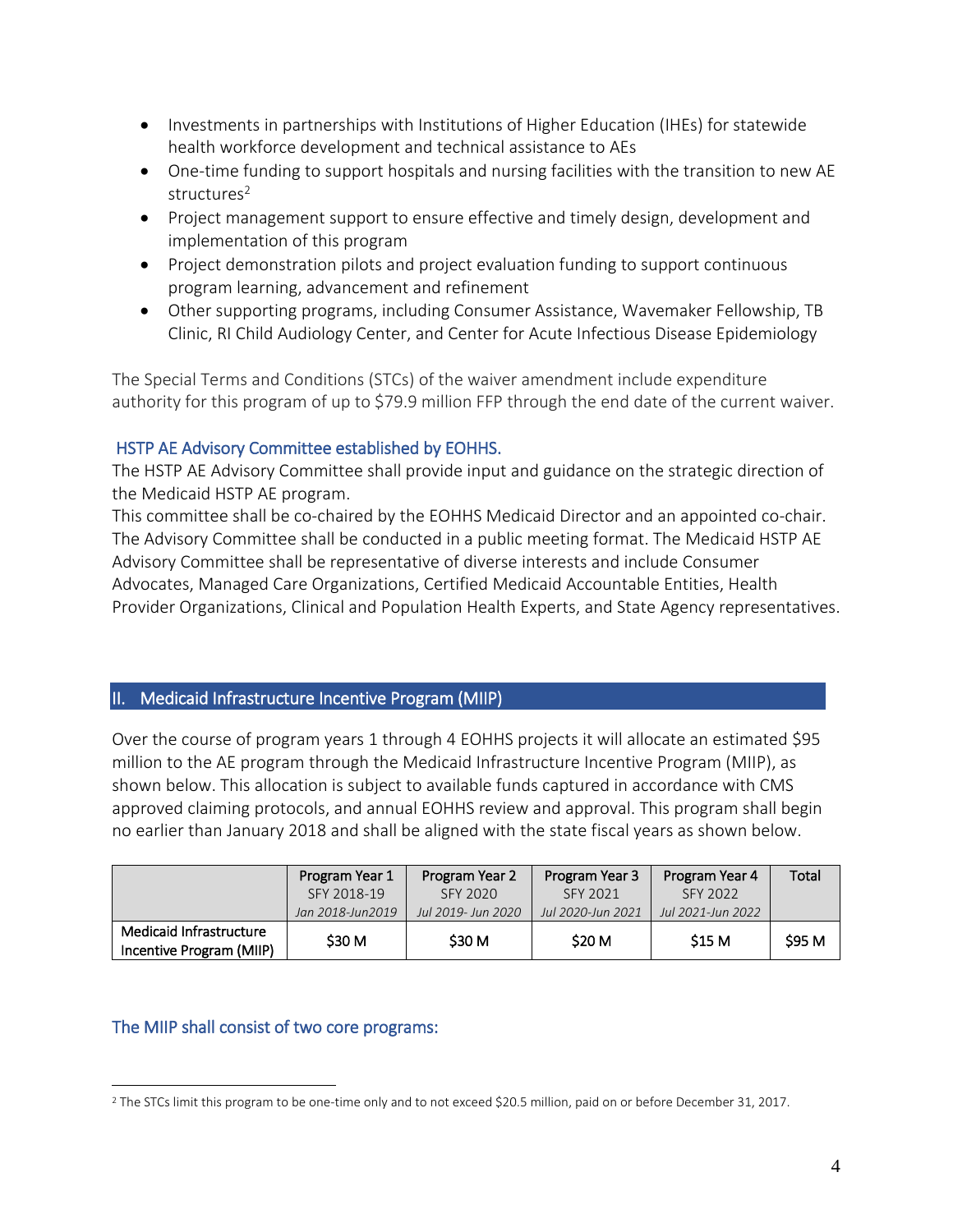(1) Comprehensive AE Program; and (2) Specialized AE Pilot Program.\* EOHHS shall allocate available HSTP funds to these programs as follows, subject to available funds and EOHHS identification of priority areas of focus and assessment of readiness. This allocation shall be revisited annually.

|                               | Program Year 2      | <b>Full Program</b> |            |
|-------------------------------|---------------------|---------------------|------------|
| AE Programs                   |                     | %                   |            |
| Comprehensive AE Program      | \$22.5 <sub>M</sub> | 75%                 | 70 - 75%   |
| Specialized AE Pilot Program* | \$7.5 M             | 25%                 | $25 - 30%$ |
| <b>Total Funds</b>            | \$30 M              | 100%                | 100%       |

\*The Specialized AE Pilot Program includes both the Specialized LTSS and Specialized Pre-eligibles components. Note that authority for the Pre-eligibles program is dependent upon CMS approval under the RI Medicaid 1115 waiver. The Specialized AE Pilot Program is pending.

AEs participating in both the Comprehensive AE Program and Specialized AE Pilot Program will be eligible to receive funding from both incentive pools.

#### III. Determining Maximum Incentive Pool Funds

#### A. Maximum Incentive Pools

The MIIP shall include three dimensions:

The Total Incentive Pool (TIP), which is composed of the AE Incentive Pool (AEIP) and the MCO Incentive Management Pool (MCO-IMP), as depicted below.



The Managed Care Organization shall have distinct responsibilities with respect to the AEIP and the MCO-IMP. The respective portion of potential incentive dollars that the AE will actually earn within the AEIP and that the Managed Care Organization will actually earn within the MCO-IMP will be based on performance.

#### Maximum Total Incentive Pool (TIP)

The maximum Total Incentive Pool (TIP) is provided in the table below. This TIP shall be allocated to AEIP and MCO-IMP pools specific to each MCO-AE relationship by EOHHS based on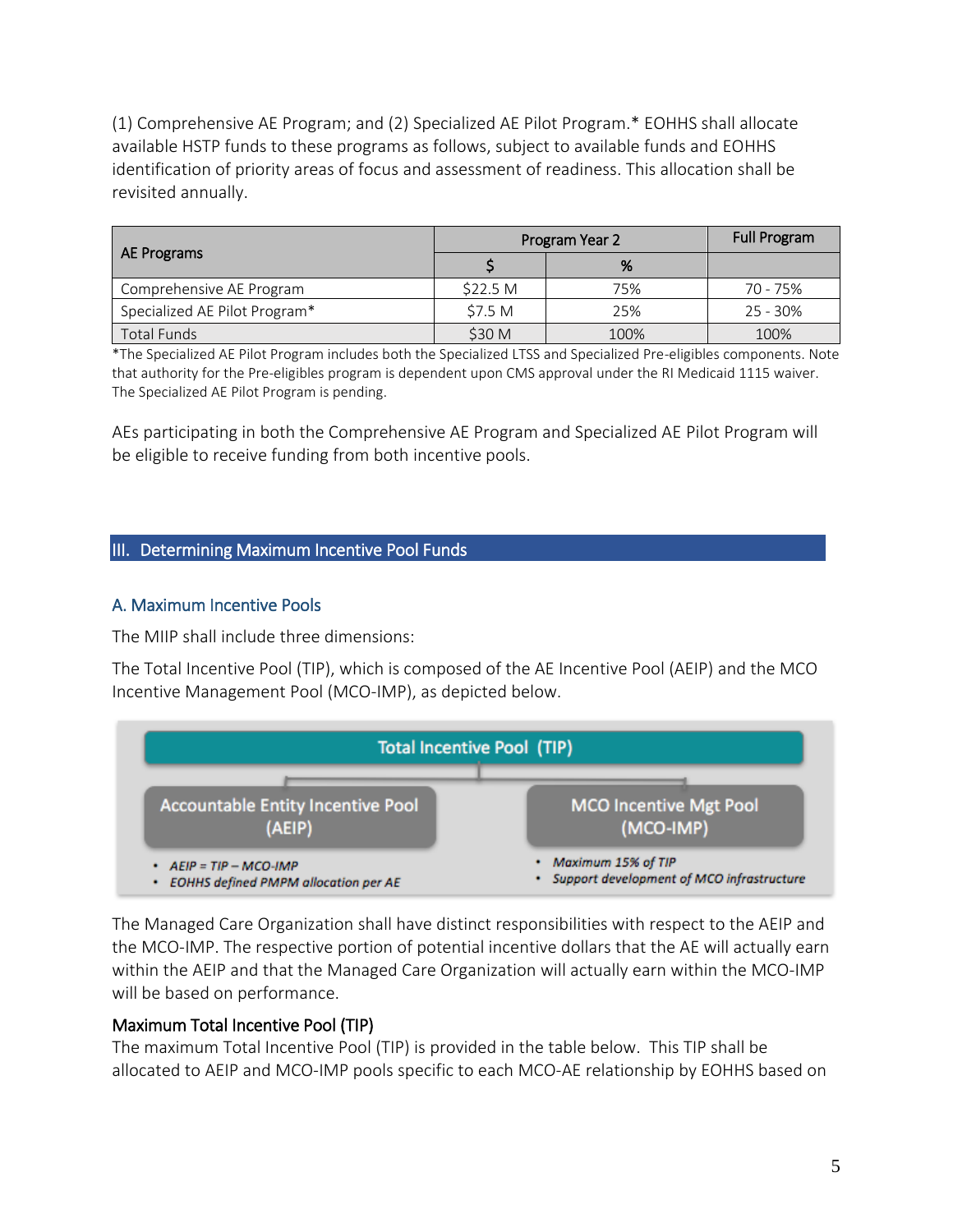the guidelines established below and specific funding details defined and released by EOHHS on a yearly basis.

## 1. MCO Incentive Management Pool (MCO-IMP)

Assuming satisfactory MCO performance, the MCO Incentive Management Pool that can be earned by the MCOs shall be thirteen percent (13%) of the Total Incentive Pool. However, to the degree that the MCO has more than the minimally required number of contracts with AEs, the maximum MCO-IMP shall be increased by one percent for each AE contract to a maximum of fifteen percent (15%). These funds are intended for use toward advancing program success, including program administration and oversight, assisting with the development of the necessary infrastructure to support a new business model, and establishing shared responsibilities, information requirements and reporting between EOHHS, the MCO and the Accountable Entities.

## 2. Accountable Entity Incentive Pool (AEIP)

The Accountable Entity Incentive Pool shall equal the Total Incentive Pool minus the maximum MCO Incentive Program Management Pool (AEIP =TIP – MCO-IMP). This shall determine the total annual amount and schedule of incentive payments each participating AE may be eligible to receive from the Accountable Entity Incentive Pool.

Consistent with this structure, Program Year 2 MIIP funds shall be allocated as follows, subject to available funds:

| <b>MIIP Funds</b><br><b>Program Year 2</b><br>Jul 2019 – Jun 2020 | <b>Accountable Entity</b><br>Incentive Pool (AEIP) | <b>MCO</b> Incentive<br><b>Management Pool</b><br>(MCO-IMP) | Total Incentive Pool<br>(TIP) |
|-------------------------------------------------------------------|----------------------------------------------------|-------------------------------------------------------------|-------------------------------|
| Comprehensive AE Program                                          | \$19,125,000                                       | \$3,375,000                                                 | \$22,500,000                  |
| % Total                                                           | 85%                                                | 15%                                                         | 100%                          |

## 3. Additional Program Year Two Incentive Funding for Clinical Data Exchange and Validation **Activities**

For Program Year 2 generation of certain Common Measure Slate measures, EOHHS is requiring MCOs to collect clinical data from AEs via electronic data exchange, consistent with milestone requirements separately established in writing by EOHHS. These data shall be used to calculate baseline performance for assessing Program Year 3 performance improvement.

In recognition of the level of effort required to ensure these clinical data are a) collected and then aggregated by the AE, b) exchanged with contracted MCOs, and c) assessed and confirmed for each AE for completeness and validity, EOHHS has allocated additional incentive funds to Program Year Two to support these activities.

\$2,790,000 in unallocated Program Year One incentive funds are allocated to these activities. These funds were budgeted for allocation in Program Year One, but based on the actual number of MCO contracts and AE attributed lives, were unallocated to specific MCO-IMP and AEIP incentive pools in Program Year One. The additional funding has been allocated equally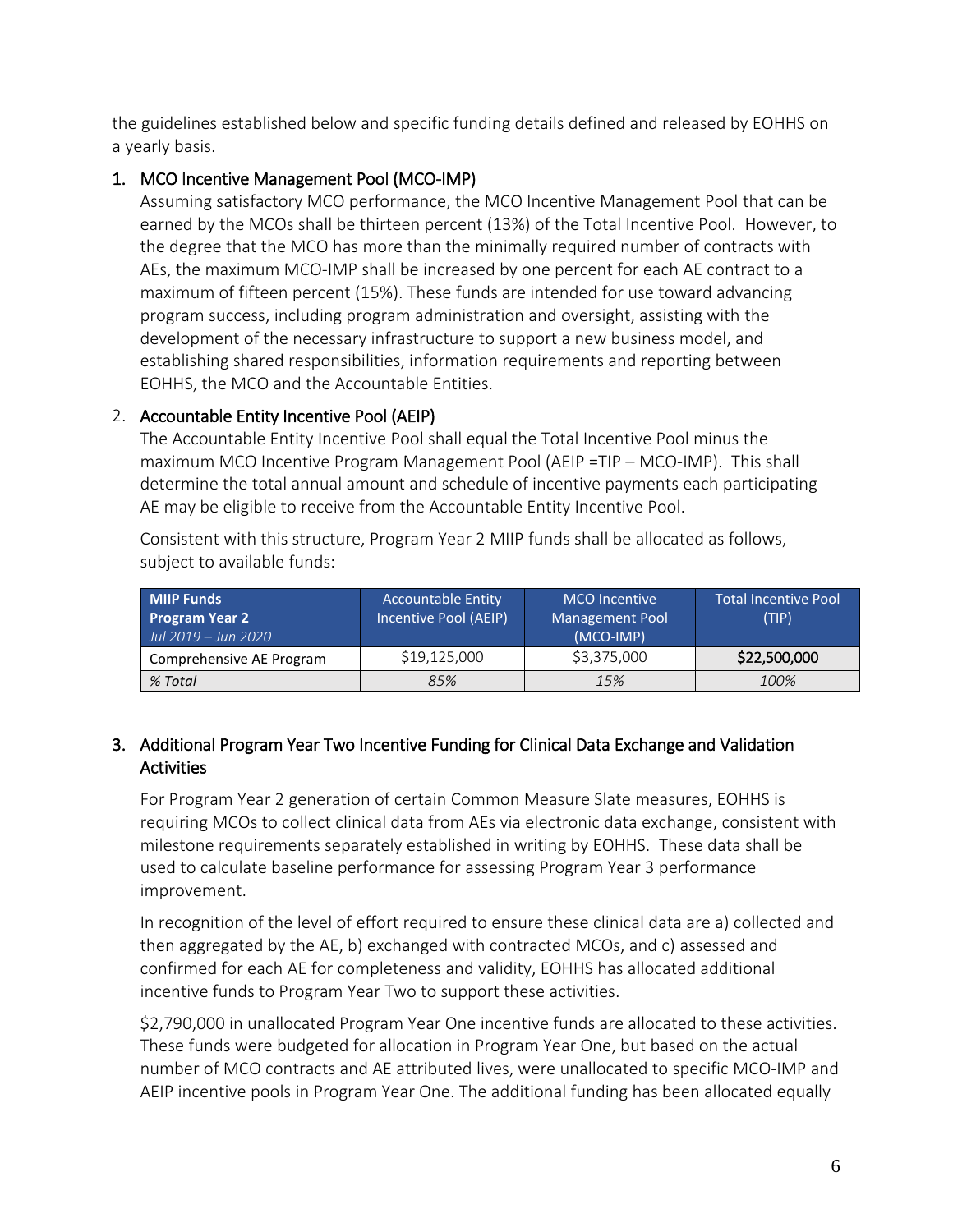to the MCO-IMP and AEIP for Program Year Two, resulting in increased total available MIIP funds for Program Year Two, as shown below:

| <b>MIIP Funds</b><br><b>Program Year 2</b><br>Jul 2019 – Jun 2020 | <b>Accountable Entity</b><br>Incentive Pool (AEIP) | <b>MCO</b> Incentive<br><b>Management Pool</b><br>(MCO-IMP) | <b>Total Incentive Pool</b><br>(TIP) |
|-------------------------------------------------------------------|----------------------------------------------------|-------------------------------------------------------------|--------------------------------------|
| Clinical Data Exchange and<br><b>Validation Funding</b>           | \$1,395,000                                        | \$1,395,000                                                 | \$2,790,000                          |
| % Total                                                           | 50%                                                | 50%                                                         | 100%                                 |
| Total PY 2 Funding                                                | \$20,520,000                                       | \$4,770,000                                                 | \$25,290,000                         |
| % Total                                                           | 81%                                                | 19%                                                         | 100%                                 |

The additional incentive funding has been incorporated in the MCO-IMP and AEIP eligible incentive funding amounts provided in the following section.

## B. Calculating AE-Specific Incentive Pools

## 1. MCO-IMP AE-Specific Incentive Pools

Each MCO-IMP is a defined, fixed amount per AE contract that is specific to the relationship between the MCO and AE. The value of each MCO-IMP shall be determined by EOHHS based on: (a) the number of contracts that the MCO has with AEs; and

(b) whether those contracts have been fully executed by August 30, 2019.

For Program Year 2, the MCO-IMP eligible incentive funding amount per AE contract is shown below. Note that eligible MCO-IMP incentive funds are reduced by 20% for contracts executed after August 30, 2019.

| Program Year 2: MCO-IMP Eligible Incentive Funding Amount per AE Contract |                    |                       |  |  |
|---------------------------------------------------------------------------|--------------------|-----------------------|--|--|
| Contract Executed:                                                        | By August 30, 2019 | After August 30, 2019 |  |  |
| AE Contract 1                                                             | \$460,000          | \$368,000             |  |  |
| AE Contract 2                                                             | \$460,000          | \$368,000             |  |  |
| AE Contract 3                                                             | \$460,000          | \$368,000             |  |  |
| AE Contract 4                                                             | \$105,000          | \$84,000              |  |  |
| AE Contract 5                                                             | \$105,000          | \$84,000              |  |  |
| <b>Total MCO-IMP Funding</b><br>(3 MCOs with 5 AE Contracts each)         | \$4,770,000        | \$3,816,000           |  |  |

## 2. AEIP AE-Specific Incentive Pools

AEs certified through the 2019 EOHHS certification process that are in good standing, and in qualified Alternative Payment Methodology (APM) contracts consistent with EOHHS requirements, must be eligible to participate in the Medicaid Infrastructure Incentive Program. EOHHS establishes an AE-Specific Incentive Pool to establish the total incentive dollars that may be earned by each AE during the period. The MCO implements and operates the AE Incentive Pool and determines whether an AE achieves the milestones.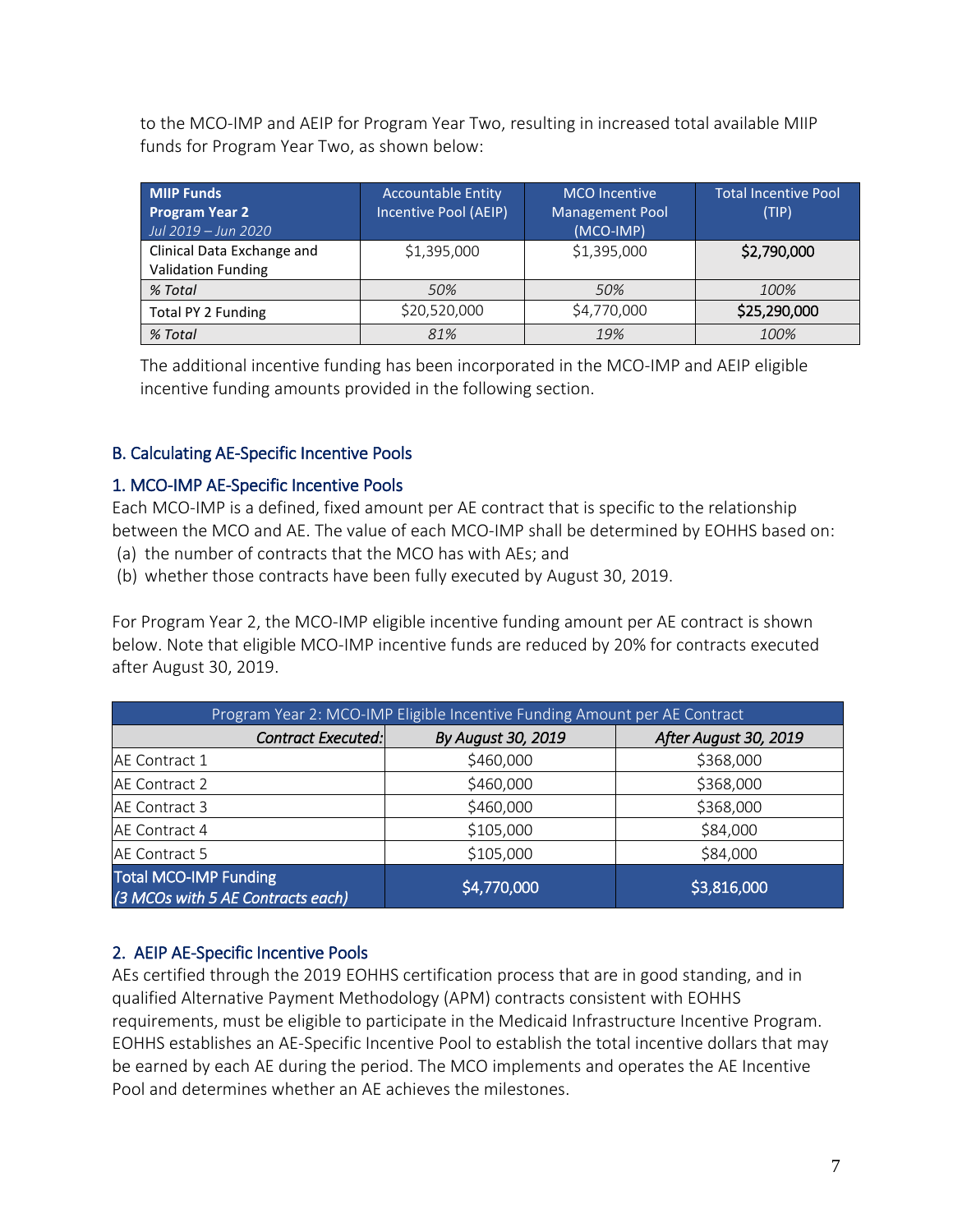For Program Year 2, the AEIP AE-Specific Incentive Pool amount shall be derived from a per member per month (PMPM) multiplier times the number of attributed lives, in accordance with the following formula.

| Program Year 2: AEIP AE-Specific Incentive Pool Calculation |                                                                                    |                              |  |
|-------------------------------------------------------------|------------------------------------------------------------------------------------|------------------------------|--|
| PMPM Multiplier*                                            | x <sub>12</sub>                                                                    |                              |  |
| \$8.44                                                      | At the start of each Program Year in accordance<br>with EOHHS defined requirements | Translate to Member<br>Month |  |

\*Note that the PMPM Multiplier shown above has been established by EOHHS for Program Year 2; the PMPM Multiplier will be defined and released on a yearly basis by EOHHS.

In order to establish a clear TIP for each MCO-AE relationship, the value for each AEIP and MCO-IMP shall be fixed by EOHHS prior to the beginning of the performance period. EOHHS recognizes that over the term of the performance period there will be fluctuations in the number of attributed members. Such changes will not alter the value of the AEIP for the performance period unless there is a material reduction in the number of attributable lives. A material reduction shall be a reduction of 15% or more sustained over two quarters. In such case the AEIP will be reduced accordingly with appropriate reductions made to any remaining incentive payments within the AEIP. The AEIP will not be increased if there is a growth in the attributed lives so as to not exceed the HSTP funds available to EOHHS for this initiative. However, changes in the number of attributed lives will continue to be a factor in calculations in TCOC related contracts with MCOs.

EOHHS' determination of the value of the AEIP shall be based upon the number of AE attributed lives. Such determination shall be consistent with attribution provisions set forth in this document. Upon its determination of the AEIP for each AE-MCO relationship EOHHS shall communicate in writing to both the MCO and the respective AE the established TIP for that MCO-AE relationship.

## IV. AE Specific Health System Transformation Project Plans (HSTP Project Plans)

Under the terms of Rhode Island's agreement with the federal government, this is not a grant program. AEs must earn payments by meeting metrics defined by EOHHS and its managed care partners, and approved by CMS, to secure full funding.

Certified AEs and MCOs must jointly develop individual Health System Transformation Project Plans (HSTP Project Plans) that identify clear project objectives and specify the activities and timelines for achieving the proposed objectives. Actual AEIP incentive payment amounts to AEs will be based on demonstrated AE performance, accordingly, incentive payments actually earned by the AE may be less than the amount they are potentially eligible to earn. MCOs shall not be entitled to any portion of funds from the Accountable Entity Incentive Pool that are not earned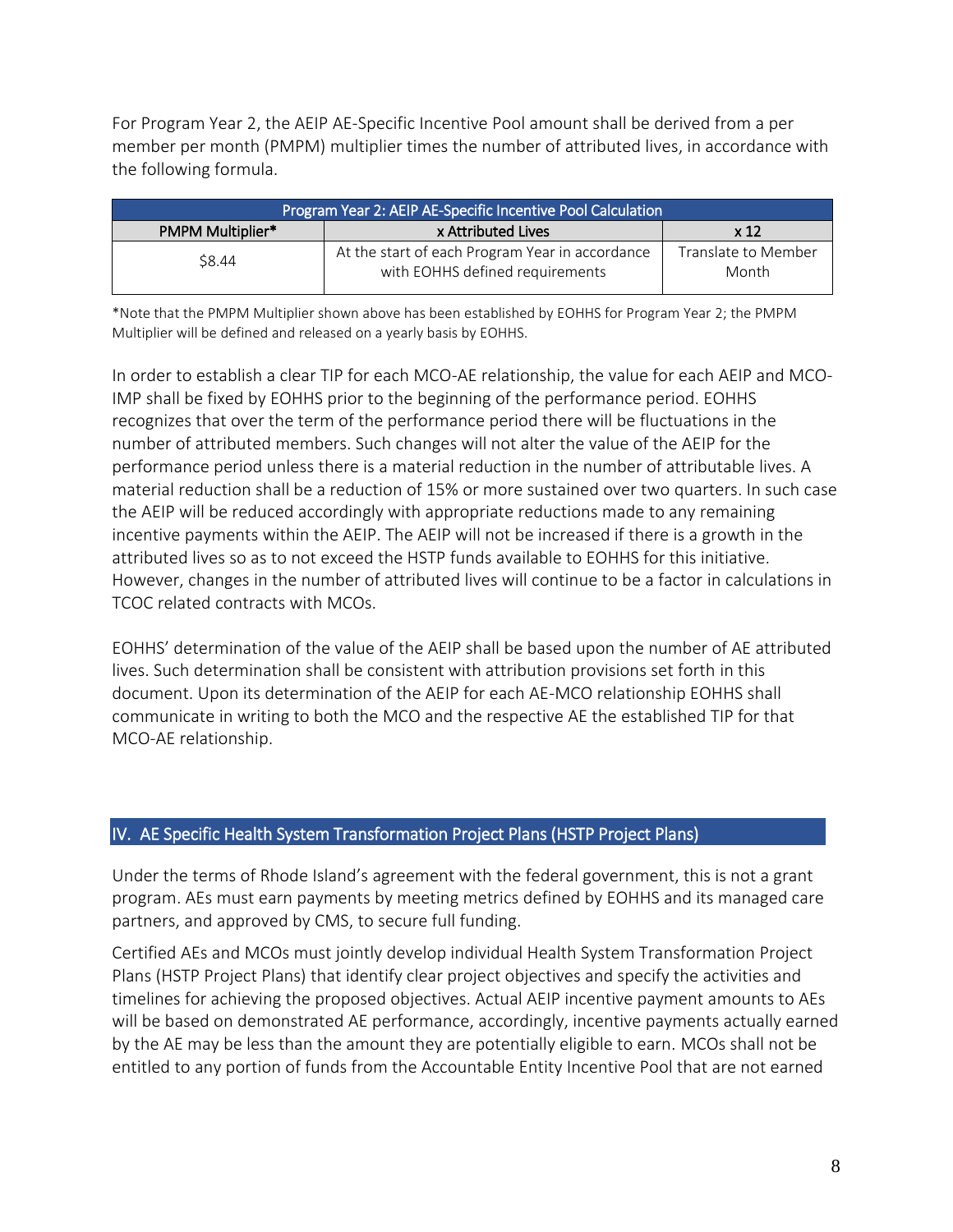by the AE. Any monies not remitted to an AE from the Accountable Entity Incentive Pool must be returned to EOHHS.

# Specifications Regarding Allowable AE Specific HSTP Project Plans

Approvable HSTP Project Plans must specify:

• Core Goals

Approvable project plans must demonstrate how the project will advance the core goals of the Health System Transformation Project and identify clear objectives and steps for achieving the goals.

# • Data Driven Identification of Shared MCO/AE Priorities

Plan must identify a set of shared MCO/AE priorities based on population specific analysis of service needs, capabilities and key performance indicators. To inform this work the MCO shall provide a population specific analysis of the AE's attributed population. The data driven assessment may provide a basis for risk segmentation of the population served by the AE that can help guide project plans. Data analyses may identify patterns of gaps in coordinated care for population subgroups such as adults with co-occurring medical and behavioral health needs and/or may identify avoidable inpatient or emergency department utilization in specific geographic areas. Project plans then focus on tangible projects within the certification domain areas, such as IT capability to identify and track needs, increasing capability to exchange quality data, strengthen targeted care management, or patient engagement processes. This provides for the linkage between recognized areas of need/opportunity and developmental tasks. Shared priorities must be developed through a joint MCO/AE working group that includes clinical leadership from both the MCO and the  $AE<sup>3</sup>$  and using a data driven approach to consider issues such as:

- o EOHHS priorities, as defined in Section V
- o Data driven assessment of the specific needs of the population served by the AE
- o The service profile of the AE (current and proposed)
- o Specific gaps in AE capacities and capabilities as defined in the AE Certification Application
- o Key Performance gaps, in quality and outcomes, relative to the populations served
- o Areas of potential enhancement of workforce skill sets to better enable system transformation

# AE Specific Core Projects: Workplan and Budget

 $\overline{a}$ 

The AE must develop a multi-year workplan and budget to address these priorities over the course of the program. The overarching goals, objectives and core projects do not necessarily need to change from year to year. However, EOHHS expects the specific project milestones will

 $3$  Note: Membership in this Working Group shall be specified in the AE application, as a condition of certification.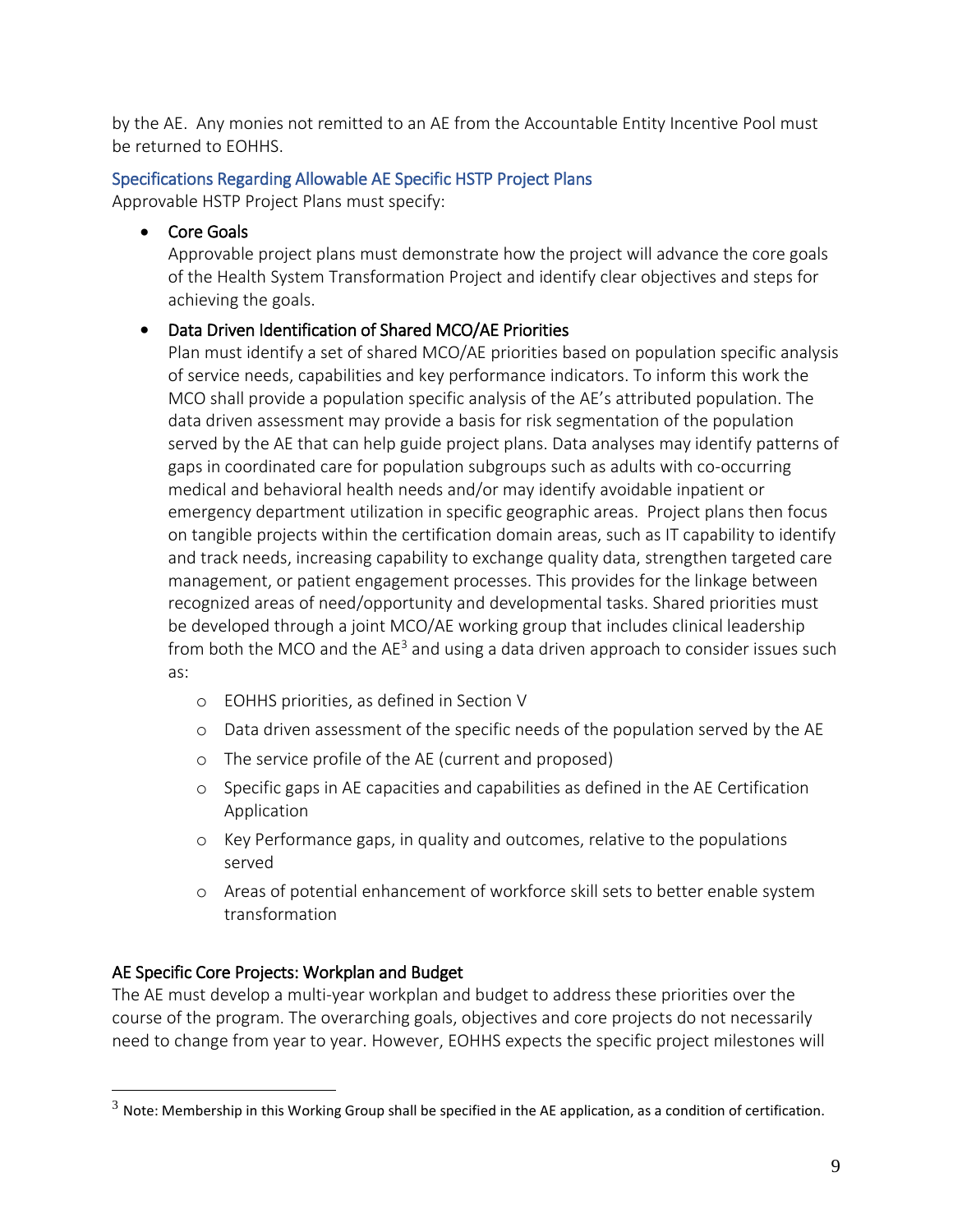change year over year as the AE achieves milestones and moves on to the next phase of the project.

A more detailed workplan and budget must be developed for Program Year 2 that identifies a requested set of core projects in the pertinent Domains needed to address the Shared MCO/AE Priorities. Workplan objectives for subsequent years (Program Years 3-4) would be at a higher level with increased refinement for the subsequent periods. Project plans may span MCOs, however allocation must be distributed equitably (such as a similar percentage allocated for each MCO) and cannot exceed the total amount. Project plans must be linked to the domain areas eligible for award of AEIP funds described in Section VI.

## • Performance Areas and Milestones

Approvable project plans must set milestones and deadlines for the meeting of metrics associated with each of the Core Projects to ensure timely performance, consistent with requirements in Section VII.

## MCO Review Committee Guidelines for Evaluation

The MCO shall convene a review committee to evaluate the HSTP Project Plan described above. The MCO Review Committee, in accordance with EOHHS guidelines, shall determine whether:

• Core Projects as submitted are eligible for award Eligible core projects will include a workplan that clearly addresses EOHHS priority areas and includes the types of activities targeted for funds.

## • Core Projects that merit Incentive Funding

Projects must show appropriateness for this program by including the following:

- o Clear statement of understanding of the intent of incentive dollars
- o Rationale for this incentive opportunity, including a clear description of the objective for the project and how achieving that objective will promote health system transformation for that AE
- o Confirmation that the project does not supplant funding from any other source. Project Plan can be the same across MCOs, but project funding must be equally distributed and non-duplicative of any submissions made to another MCO
- o The inclusion of a gap analysis and an explanation of how the workplan and associated incentive plan and budget address these gaps
- o Clear interim and final project milestones and projected impacts, as well as criteria for recognizing achievement of these milestones and quantifying these impacts

## • Incentive Funding request is reasonable and appropriate The funding request must be reasonable for the project identified, with funds clearly dedicated to this project. The level and apportionment of the incentive funding request must be commensurate with value and level of effort required.

Upon approval of the HSTP Project Plan by the MCO Review Committee, the MCO shall submit the HSTP Project Plan to EOHHS. EOHHS will review and approve each HSTP Project Plan. EOHHS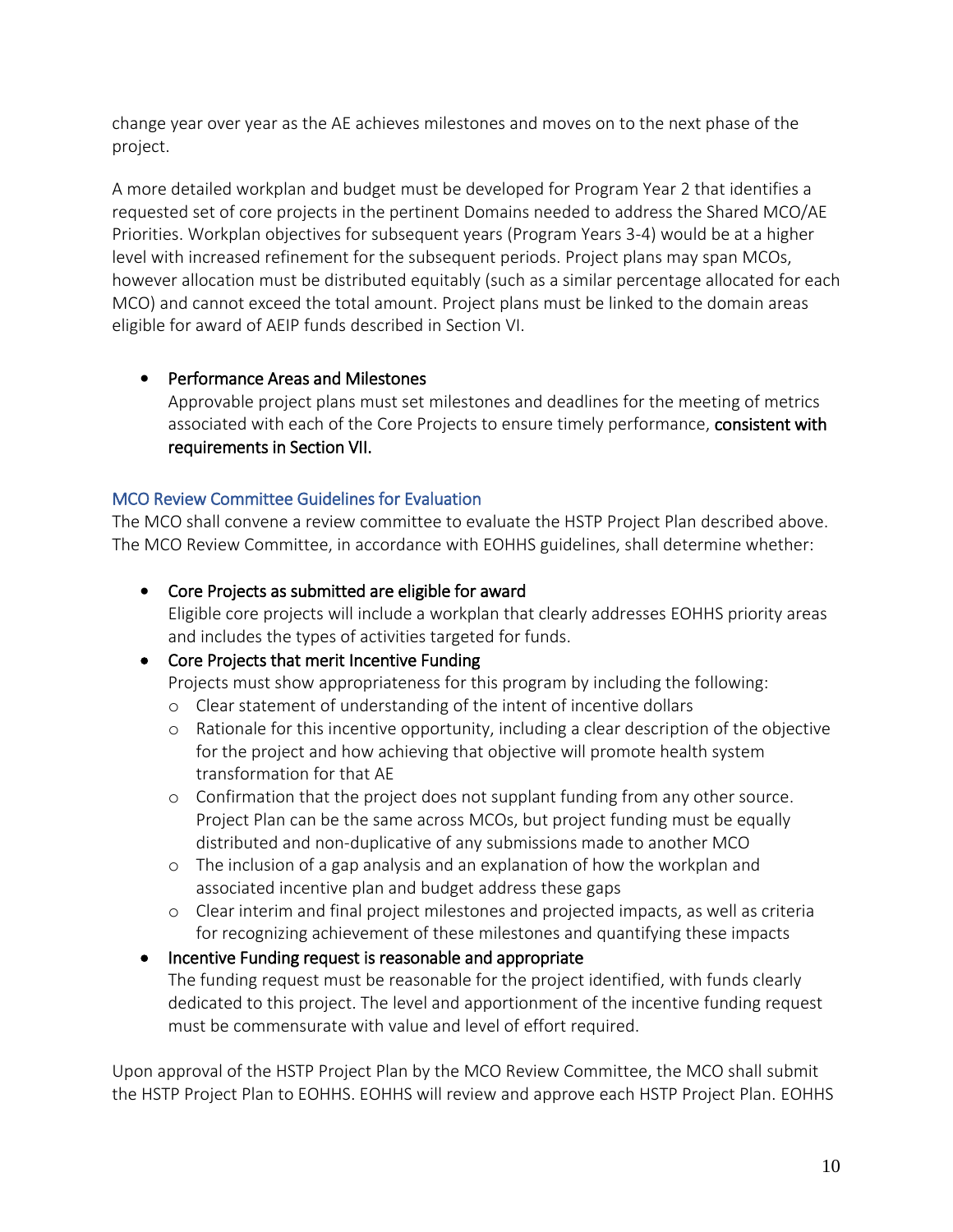can request participation in the MCO review and approval process to expedite the process as needed.

Development of the HSTP Project Plan and its acceptance by the MCO Review Committee and EOHHS shall be considered a Performance Milestone of the HSTP Program, as specified in Section VII.

## Required Structure for Implementation

The Incentive Funding Request must be awarded to the AE via a Contract Amendment between the MCO and the AE. The Contract Amendment shall:

- Be subject to EOHHS review and approval
- Incorporate the central elements of the approved AE submission, including:
	- Stipulation of program objective
	- Scope of activity to achieve (may be incorporated via reference to separate project plan)
	- Performance schedule and performance metrics
	- Payment terms basis for earning incentive payment(s) commensurate with the value and level of effort required.
- Define a review process and timeline to evaluate progress and determine whether AE performance warrants incentive payments. The MCO must certify that an AE has met its approved metrics as a condition for the release of associated Health System Transformation Project funds to the AE.
- Minimally require that AEs submit quarterly reports to the MCO using a standard reporting form to document progress in meeting quality and cost objectives that would entitle the AE to qualify to receive Health System Transformation Project payments; such reports will be provided to EOHHS by the MCO.<sup>4</sup>
- Stipulate that the AE earn payments through demonstrated performance. The AE's failure to fully meet a performance metric under its AE Health System Transformation Project Plan within the timeframe specified will result in forfeiture of the associated incentive payment (i.e. there will be no payment for partial fulfillment).
- Provide a process by which an AE that fails to meet a performance metric in a timely manner (thereby forfeiting the associated Health System Transformation Project Plan Payment) can reclaim the payment at a later point in time (not to exceed one year after the original performance deadline) by fully achieving the original metric in combination with timely performance on a subsequent related metric.

Note: AE performance metrics in the "Fixed Percentage Allocations Based on Specific Achievements" category are specific to the performance period and must be met by the close of the performance year in order for an AE to earn the associated incentive payment.

 $\overline{a}$ 

<sup>4</sup> Reporting templates will be developed in partnership with EOHHS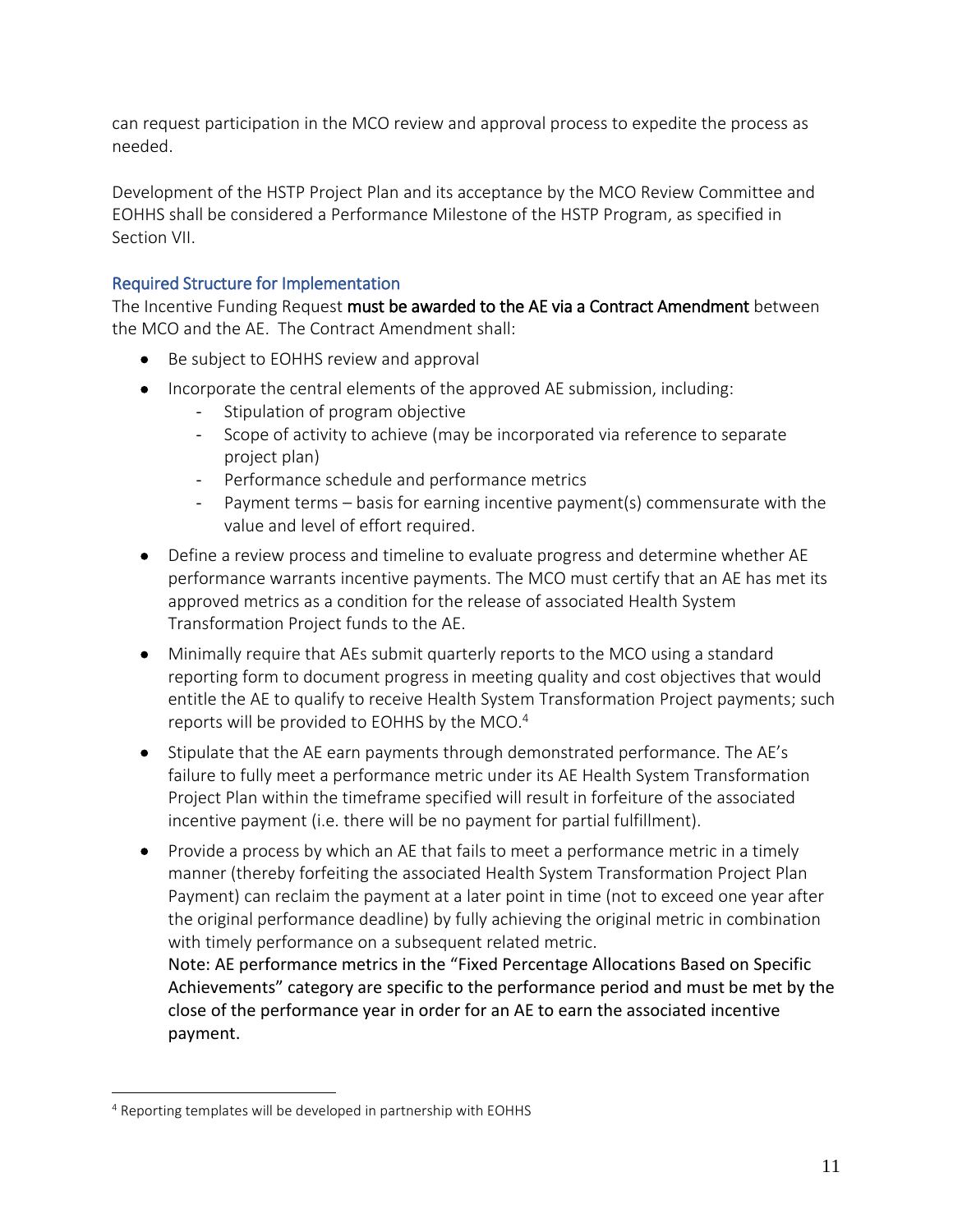#### Payment and Reconciliation

In advance of the MCOs payments to AEs, the MCO shall receive payment from EOHHS in the amount and schedule agreed upon with EOHHS. AEIP and MCO-IMP milestones will be paid on a quarterly basis. MCOs shall make associated payments to AEs within thirty (30) calendar days of approving AE milestone achievement based on satisfactory evidence. The MCO will maintain a report of funds received and disbursed by transaction in a format and in the level of detail specified by EOHHS. Within thirty (30) calendar days of the end of each calendar quarter, the MCO will provide the report to EOHHS for internal tracking of funds. The MCO will work with EOHHS to resolve any reporting discrepancies within fifteen (15) calendar days of notification of such discrepancy.

Within forty-five (45) calendar days after the close of each program year, EOHHS will review the budgeted AEIP funds retained by the MCO and deduct associated AEIP funds from the following program year incentive pool. At the conclusion of the program and/or termination of an agreement, any Incentive Program funds that are not earned by EOHHS Certified AEs as planned will be returned to EOHHS within thirty (30) calendar days of such request by EOHHS. An AE's failure to fully meet a performance metric within the time frame specified will result in forfeiture of the associated incentive payment (i.e., no payment for partial fulfillment). An AE that fails to meet a performance metric in a timely fashion can earn the incentive payment at a later point in time (not to exceed one year after the original performance deadline) by fully achieving the original metric in combination with timely performance on a subsequent related metric.<sup>5</sup>

#### HSTP Project Plan Modifications

Subcontracts between the AE and the MCO associated with AE-specific HSTP Project Plans may only be modified with state approval. EOHHS may require that a plan be modified if it becomes evident that the previous targeting/estimation is no longer appropriate or that targets were greatly exceeded or underachieved.

## V. EOHHS Priorities

 $\overline{a}$ 

Each MCO's AE Incentive Pool budget and actual spending must align with the priorities of EOHHS as developed with the support of the HSTP AE Advisory Committee and shown below. Note: This is a draft set of priorities – a final set of priorities shall be reviewed by the HSTP AE Advisory Committee and confirmed by EOHHS.

- Integration and innovation in behavioral health care
- Integration and innovation in SUD treatment

<sup>5</sup> This is a CMS requirement per our Special Terms and Conditions of the 1115 waiver. CMS Waiver List, page 176 states: "An AE's failure to fully meet a performance metric within the time frame specified will result in forfeiture of the associated incentive payment (i.e. no payment for partial fulfillment). An AE that fails to meet a performance metric in a timely fashion can earn the incentive payment at a later point in time (not to exceed one year after the original performance deadline) by fully achieving the original metric in combination with one-time performance on the next metric in the performance sequence, in accordance with the requirements for Material Modifications described in section VIII.C.3 of this document."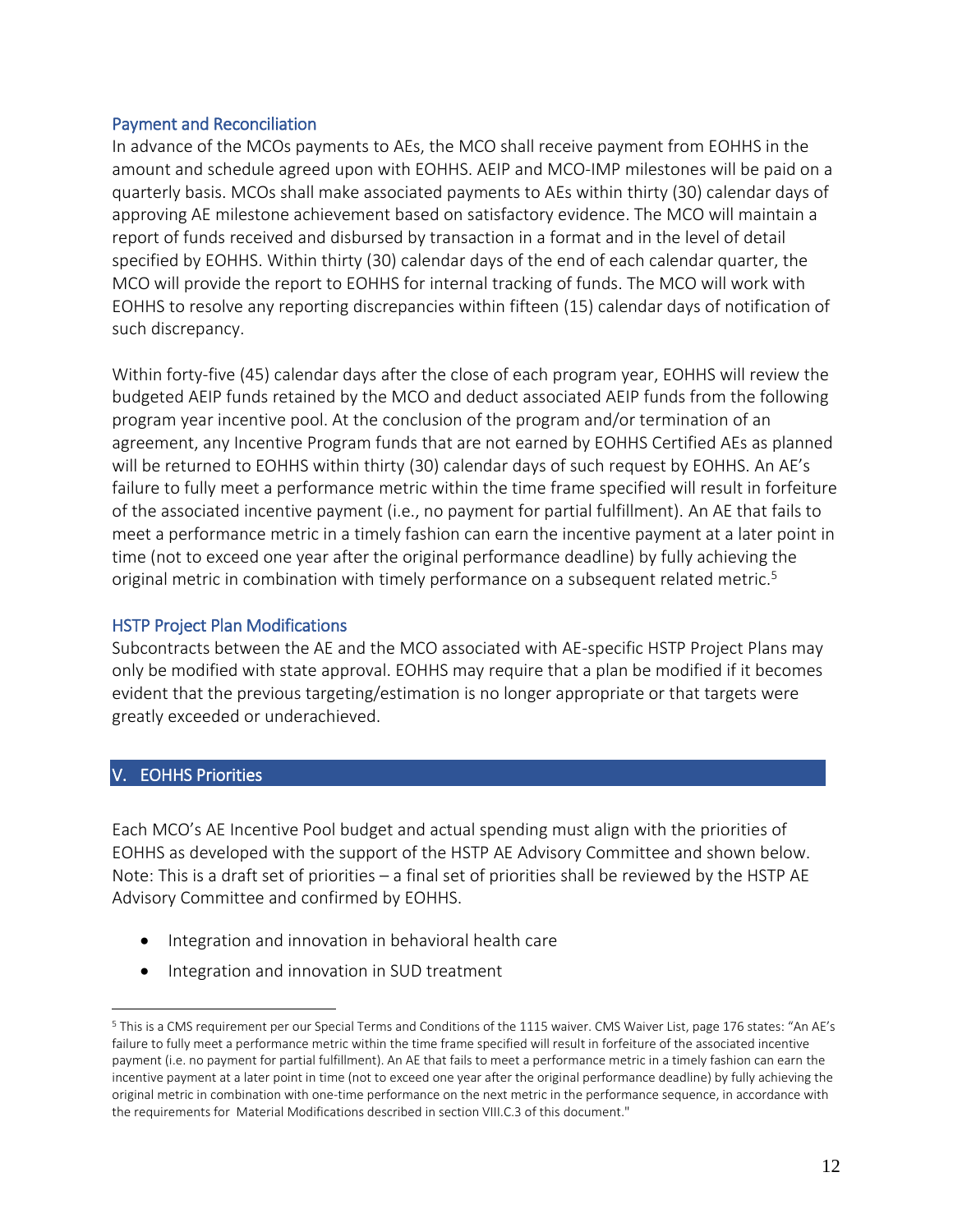• Integration and intervention in social determinants, including cross system impacts

Comprehensive AEs shall be required to demonstrate that at least 10% of Program Year 2 incentive funds are allocated to partners who provide specialized services to support behavioral health care, substance abuse treatment and/or social determinants.

Comprehensive AEs shall be required to demonstrate that at least 10% of Program Year 2 incentive funds are allocated to partners who provide specialized services to support behavioral health care, substance abuse treatment and/or social determinants.

## VI. HSTP Projects Eligible for Award of AEIP Funds

HSTP Project Plans must focus on tangible projects within the AE Certification domain areas, linking recognized areas of need and opportunity to developmental tasks. HSTP projects eligible for award of AEIP funds must be linked to one or more of the eight domains described below.

EOHHS anticipates that in early program years HSTP projects may be weighted toward development in core readiness domains 1-3, as AEs build the capacity and tools required for effective system transformation. However, over time HSTP projects must shift toward system transformation capacities (domains 4-8). For Program Year 2, HSTP projects linked to the Readiness Category (Category A, Domains 1 through 3 below) are limited to no more than 25% of an AE's total incentive pool.

|                       | Domains                                                               | HSTP Projects Eligible for Award of AEIP Funds                                                                                                                                                                                                                                                                                                                                                                                                                                                                                                                                                                                                                                          |
|-----------------------|-----------------------------------------------------------------------|-----------------------------------------------------------------------------------------------------------------------------------------------------------------------------------------------------------------------------------------------------------------------------------------------------------------------------------------------------------------------------------------------------------------------------------------------------------------------------------------------------------------------------------------------------------------------------------------------------------------------------------------------------------------------------------------|
| Readiness<br>₹        | 1.<br>Breadth and<br>Characteristics<br>of Participating<br>Providers | Building provider base, population specific provider capacity, interdisciplinary<br>$\bullet$<br>partnerships, developing a defined affiliation with community based<br>organizations (CBOs)<br>Developing full continuum of services, Integrated PH/BH, Social determinants<br>$\bullet$                                                                                                                                                                                                                                                                                                                                                                                               |
|                       | 2.<br>Corporate<br>Structure and<br>Governance                        | Establishing a distinct corporation, with interdisciplinary partners joined in a<br>$\bullet$<br>common enterprise                                                                                                                                                                                                                                                                                                                                                                                                                                                                                                                                                                      |
|                       | 3.<br>Leadership and<br>Management                                    | Establishing an initial management structure/staffing profile<br>$\bullet$<br>Developing ability to manage care under Total Cost of Care (TCOC) arrangement<br>$\bullet$<br>with increased risk and responsibility                                                                                                                                                                                                                                                                                                                                                                                                                                                                      |
| B. IT Infrastructure* | 4.<br>Data Analytic<br>Capacity and<br>Deployment                     | Building core infrastructure: EHR capacity, patient registries, Current Care<br>$\bullet$<br>Provider/care managers' access to information: Lookup capability, medication<br>$\bullet$<br>lists, shared messaging, referral management, alerts<br>Patient portal<br>$\bullet$<br>Analytics for population segmentation, risk stratification, predictive modeling<br>$\bullet$<br>Integrating analytic work with clinical care: Clinical decision support tools, early<br>$\bullet$<br>warning systems, dashboard, alerts<br>Staff development and training - individual/team drill downs re: conformance<br>$\bullet$<br>with accepted standards of care, deviations from best practice |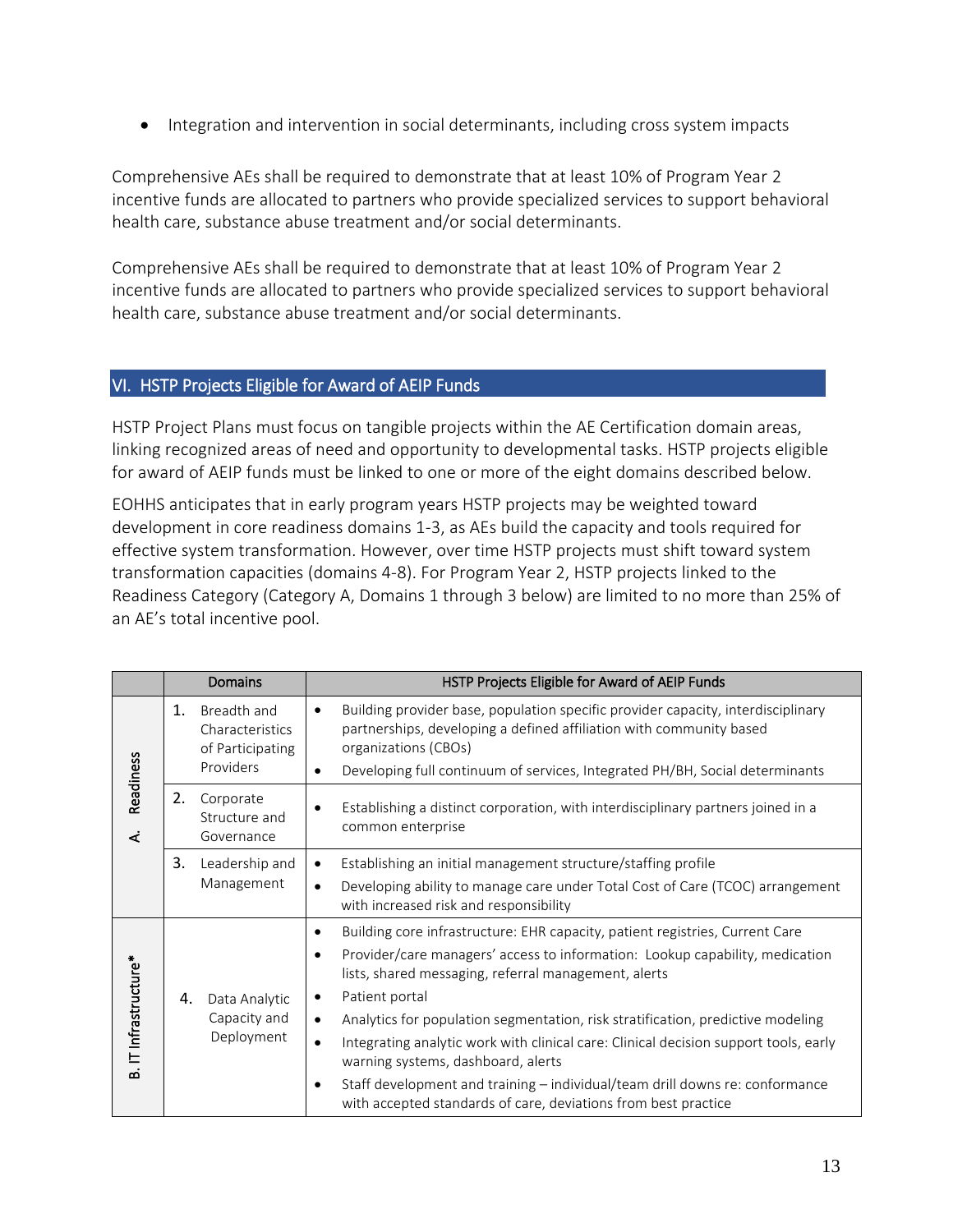|                          | <b>Domains</b> |                                                                       | HSTP Projects Eligible for Award of AEIP Funds                                                                                                                                                                                                                                                               |
|--------------------------|----------------|-----------------------------------------------------------------------|--------------------------------------------------------------------------------------------------------------------------------------------------------------------------------------------------------------------------------------------------------------------------------------------------------------|
|                          | 5.             | Commitment<br>to Population<br>Health and<br>System<br>Transformation | Developing an integrated strategic plan for population health that is population<br>$\bullet$<br>based, data driven, evidence based, client centered, recognizes Social<br>Determinants of Health, team based, integrates BH, IDs risk factors<br>Healthcare workforce planning and programming<br>$\bullet$ |
| C. System Transformation | 6.             | Integrated<br>Care<br>Management                                      | Systematic process to ID patients for care management<br>$\bullet$<br>Defined Coordinated Care Team, with specialized expertise and staff for distinct<br>٠<br>subpopulations<br>Individualized person-centered care plan for high risk members<br>$\bullet$                                                 |
|                          | 7 <sub>1</sub> | Member<br>Engagement<br>and Access                                    | Defined strategies to maximize effective member contact and engagement<br>$\bullet$<br>Use of new technologies for member engagement, health status monitoring and<br>$\bullet$<br>health promotion                                                                                                          |
|                          | 8.             | Quality<br>Management                                                 | Defined quality assessment & improvement plan, overseen by quality<br>$\bullet$<br>committee                                                                                                                                                                                                                 |

\* The state may make direct investments in certain technology to support provider to provider EHR communication, such as dashboards and alerts. This investment would be made directly by the state with vendor(s) which would have the capacity and expertise to create and implement this technology in AEs statewide. This may be done in certain technology areas where direct purchasing by the state would result in significant efficiencies and cost savings. The products and tools resulting from this direct state technology investment would be made available to all AEs at no upfront charge. AEs would have the choice to either utilize the statewide tool at no charge or pay for their own tool. In this case, HSTP funds would not be available for the AE to separately purchase such a tool.

## VII. Required Performance Areas and Milestones

## A. Accountable Entity Incentive Pool (AEIP)

AEs must develop AE specific HSTP Project Plans. These plans shall specify the performance that would qualify an AE to earn incentive payments. The HSTP Project Plan must include clearly defined performance requirements and milestones. These milestones will represent tangible points of progress in the development of enhanced capabilities in agreed upon areas of the Domains identified in Section VI. Achievement of these milestones will be the basis for incentive payments during the course of the performance period. The HSTP Project Plan shall support the AE in developing and enhancing its capacity for effective system transformation and for achieving quality and performance outcomes. Allowable incentive programs and milestones must be targeted to identified AE-specific opportunities for improved capability, and must focus on capabilities in one or more of the Domains identified in Section VI.

Earned AEIP funds shall be awarded by the MCO to the AE in accordance with the distribution by performance area defined in the AE specific HSTP Project Plan, consistent with the requirements defined below: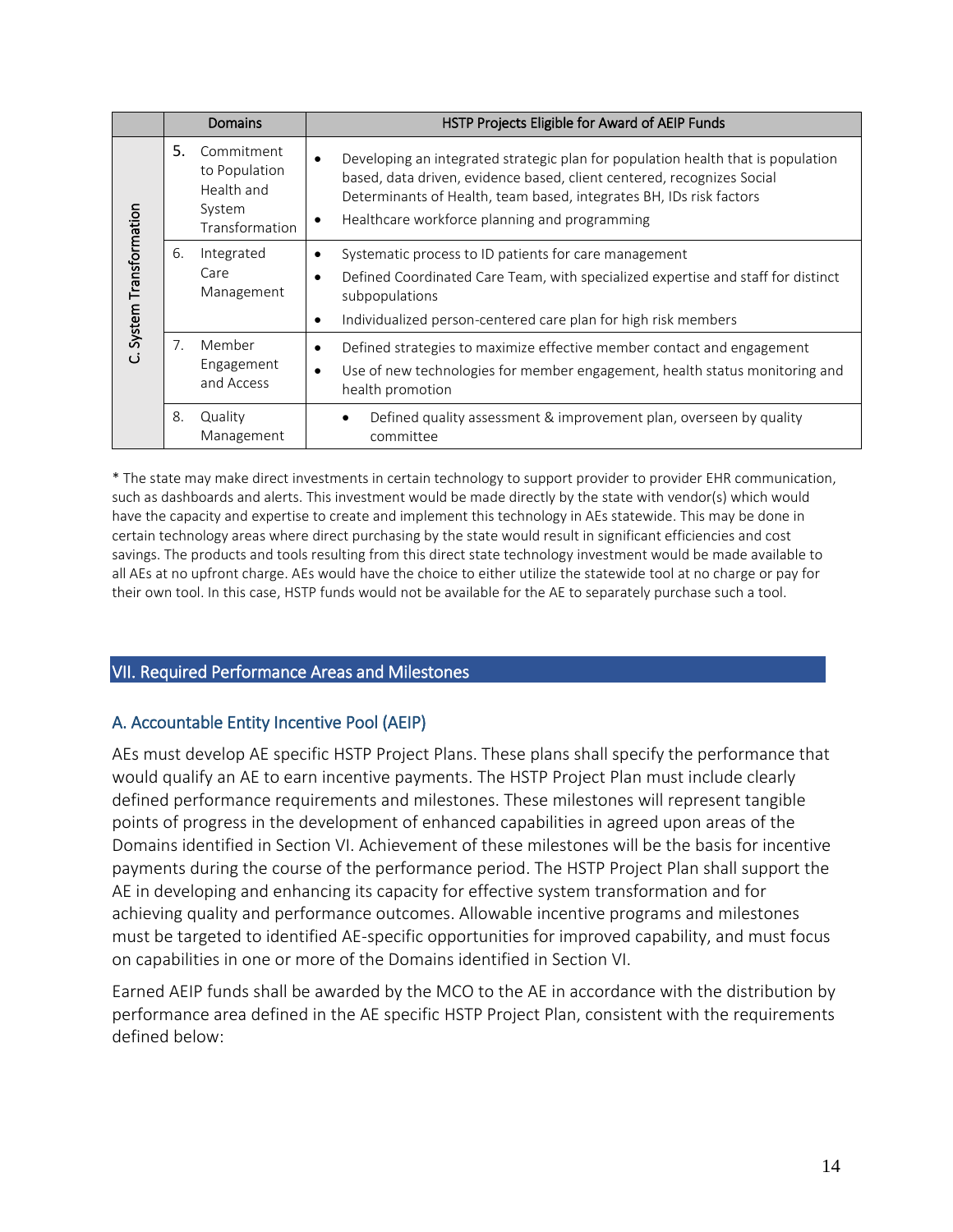| AEIP Required Performance Areas and Milestones                                                                  |                                                                                                                                                                                                                                                                                                                                                                                                                                                                                                                                                                                                                                                                      |                                      |  |  |
|-----------------------------------------------------------------------------------------------------------------|----------------------------------------------------------------------------------------------------------------------------------------------------------------------------------------------------------------------------------------------------------------------------------------------------------------------------------------------------------------------------------------------------------------------------------------------------------------------------------------------------------------------------------------------------------------------------------------------------------------------------------------------------------------------|--------------------------------------|--|--|
| <b>Performance Area</b>                                                                                         | <b>Minimum Milestones</b>                                                                                                                                                                                                                                                                                                                                                                                                                                                                                                                                                                                                                                            | PY <sub>2</sub><br><b>Allocation</b> |  |  |
| Developmental<br>Milestones:<br><b>Fixed Percentage</b><br>Allocations Based on<br><b>Specific Achievements</b> | Execution of an EOHHS qualified APM contract with the MCO,<br>$\bullet$<br>including performance milestones agreed upon by both parties<br>(5%)<br>Submission of a detailed HSTP Project Plan in accordance with<br>$\bullet$<br>state specified template within 60 days of execution of APM<br>contract (5%)<br>Execution of an agreement with SDOH, BH, and/or SUD Provider<br>$\bullet$<br>by the end of the calendar year (10%)                                                                                                                                                                                                                                  | 20%                                  |  |  |
| Annual Reporting on<br>Outcome Metrics <sup>6</sup>                                                             | <b>Outcome Metrics Reporting Requirements:</b><br>Inpatient Admissions per 1,000<br>$\bullet$<br>30 Day Readmissions<br>$\bullet$<br>ED Visits per 1,000<br>$\bullet$<br>Ambulatory Care Sensitive ED Visits7<br>$\bullet$<br>MCO/AE Specific Performance Targets (at least two measures) <sup>8</sup><br>$\bullet$                                                                                                                                                                                                                                                                                                                                                  | 15%                                  |  |  |
| Developmental<br>Milestones:<br>Variable Percentage<br>Allocations Based on<br>the HSTP Project Plan            | Developmental milestones MCO/AE defined<br>$\bullet$<br>(at least 3 unique developmental milestones per Core Project per<br>year)<br>Note: The HSTP Project Plan shall allocate at least 10% of the funding<br>allocated to the variable milestones category to activities associated<br>with electronic clinical data exchange between the MCO and AE that<br>the AE will undertake in support of the clinical data validation process<br>ongoing during Program Year 2. This funding allocation may be<br>reduced if the MCO attests that the AE has adequate capacity to<br>support the clinical data validation process and does not require this<br>investment. | 65%                                  |  |  |
| Total                                                                                                           |                                                                                                                                                                                                                                                                                                                                                                                                                                                                                                                                                                                                                                                                      | 100%                                 |  |  |

The early milestones are intended to allow AEs to develop the foundational tools and human resources that will enable AEs to build core competencies and capacity. In accordance with EOHHS' agreement with CMS, participating AEs must fully meet milestones established in the AE specific HSTP Project Plan prior to payment. EOHHS recognizes the financial constraints of many participating AEs and that timely payment for the achievement of early milestones will be critical to program success.

 $\overline{a}$ 

<sup>&</sup>lt;sup>6</sup> For Program Year 2, outcome metrics will be assessed on a pay for reporting basis. EOHHS anticipates transitioning outcome metrics to pay for performance in Program Year 3, and increasing the funds allocation to this performance area accordingly.

<sup>7</sup>EOHHS has defined the Ambulatory Care Sensitive ED Visits measure based on a modified version of the Billings NYU classification system, and will provide detailed measure specifications for implementation of this measure.

<sup>&</sup>lt;sup>8</sup> At least two MCO/AE Specific Performance Targets targeted to performance areas based on an analytic profile of the utilization patterns, need characteristics, and service gaps of the AE's attributed population shall be agreed to by the MCO and AE.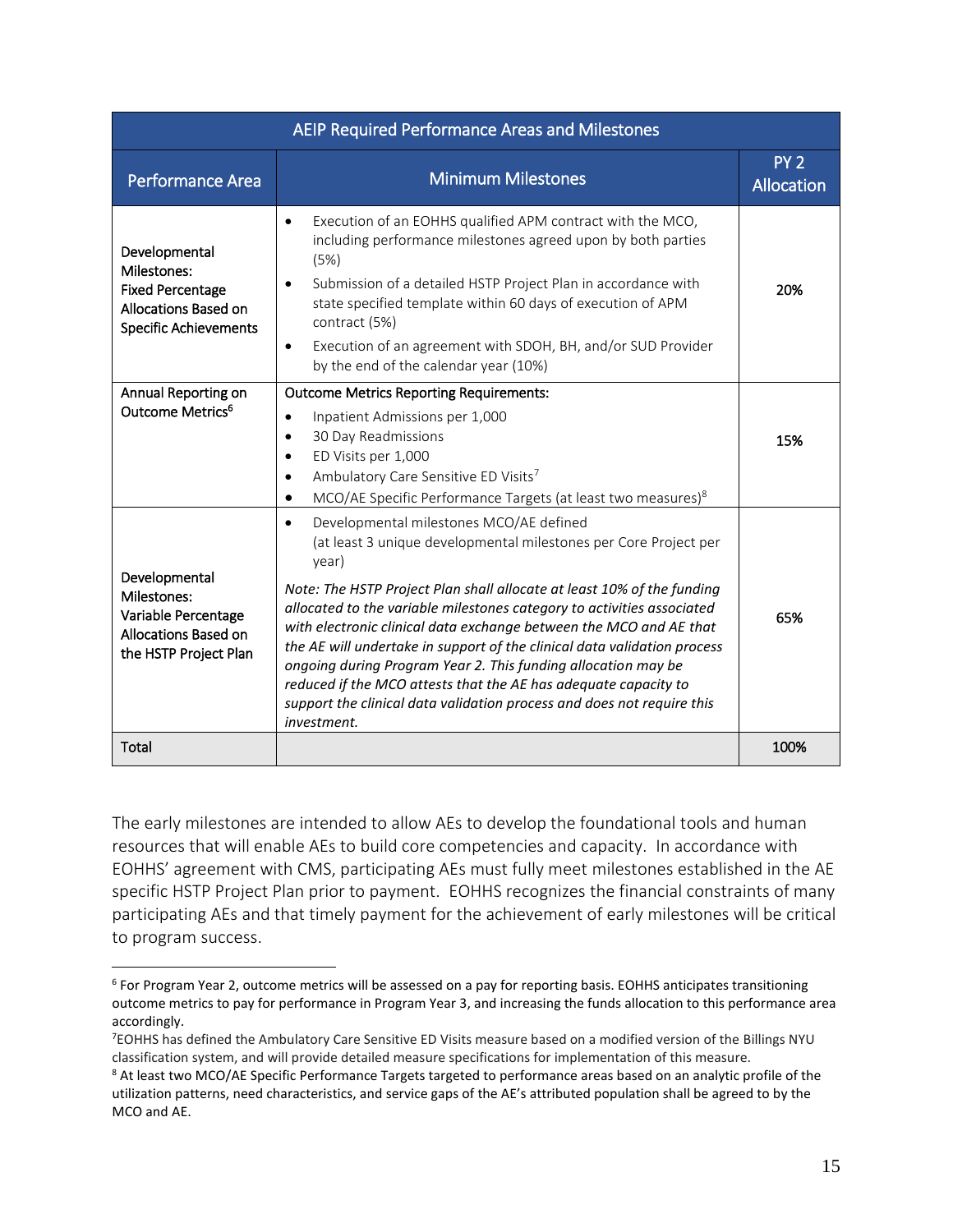## B. MCO Incentive Management Pool (MCO-IMP)

 $\overline{a}$ 

MCO-IMP funds are intended for use toward advancing AE program success, including program administration and oversight, assisting with the development of the necessary infrastructure to support a new business model, and establishing shared responsibilities, information requirements and reporting between EOHHS, MCO, and AE.

MCO-IMP funds shall be earned based on satisfactory MCO performance relative to the MCO-IMP Performance Milestones outlined below.

| MCO-IMP Required Performance Areas and Milestones |                                                                                                                                                                                                                                                                                                                                                                                                                                                                                                                                                                                                             |                               |  |  |
|---------------------------------------------------|-------------------------------------------------------------------------------------------------------------------------------------------------------------------------------------------------------------------------------------------------------------------------------------------------------------------------------------------------------------------------------------------------------------------------------------------------------------------------------------------------------------------------------------------------------------------------------------------------------------|-------------------------------|--|--|
| <b>Performance Area</b>                           | <b>Minimum Milestones</b>                                                                                                                                                                                                                                                                                                                                                                                                                                                                                                                                                                                   | PY <sub>2</sub><br>Allocation |  |  |
| <b>Core Performance Areas and Milestones</b>      |                                                                                                                                                                                                                                                                                                                                                                                                                                                                                                                                                                                                             | 70%                           |  |  |
| APM Contracting with<br><b>AEs</b>                | Execution of APM contract with Certified AE for the period August<br>$\bullet$<br>30, 2019 forward (5%)<br>Execution of AEIP Incentive Contracts with required number of AEs<br>$\bullet$<br>(10%)                                                                                                                                                                                                                                                                                                                                                                                                          | 15%                           |  |  |
| <b>AEIP Program</b><br>Development                | Provision of population specific data analysis of the AE's attributed<br>$\bullet$<br>population to help Inform HSTP Project Plan development (10%)<br>MCO Review Committee for evaluation of AE proposals has met<br>$\bullet$<br>and established specific incentive provisions for the AEIP contract <sup>9</sup><br>(5%)                                                                                                                                                                                                                                                                                 | 15%                           |  |  |
| <b>AEIP Program</b><br>Implementation             | Implementation of Shared Management Structure, including<br>$\bullet$<br>conducting at least one Shared Management meeting per quarter<br>with the Contracted AE (5%)<br>Provision of Monthly Attribution Rosters - within fifteen (15)<br>$\bullet$<br>calendar days of the start of each month, and in support of the<br>MCO/AE co-signed attribution report submitted to EOHHS at the<br>start of the program year (15%)<br>On a monthly basis, provision and review of member specific<br>"claims level" utilization and cost data to each AE in accordance<br>with EOHHS required specifications (10%) | 30%                           |  |  |

<sup>9</sup> Within 60 days of executing an APM contract, AE must submit an HSTP Project Plan to MCO (November 1, 2019). MCO must approve HSTP project plans within 30 days of submission from AE and submit approved HSTP project plan to EOHHS within 10 days of approval, including documentation of the MCO Review Committee's formal review process and a summary report of the recommendations provided to the AE. If the initial HSTP Project Plan submission is not approved by the MCO Review Committee, specific criteria including a process for the AE to resubmit the HSTP Project Plan shall be provided to the AE and EOHHS. If the HSTP Project Plan is not approved by EOHHS, a revised HSTP Project Plan must be re-submitted to EOHHS within 10 days. EOHHS and MCOs can meet to expedite this process as needed.